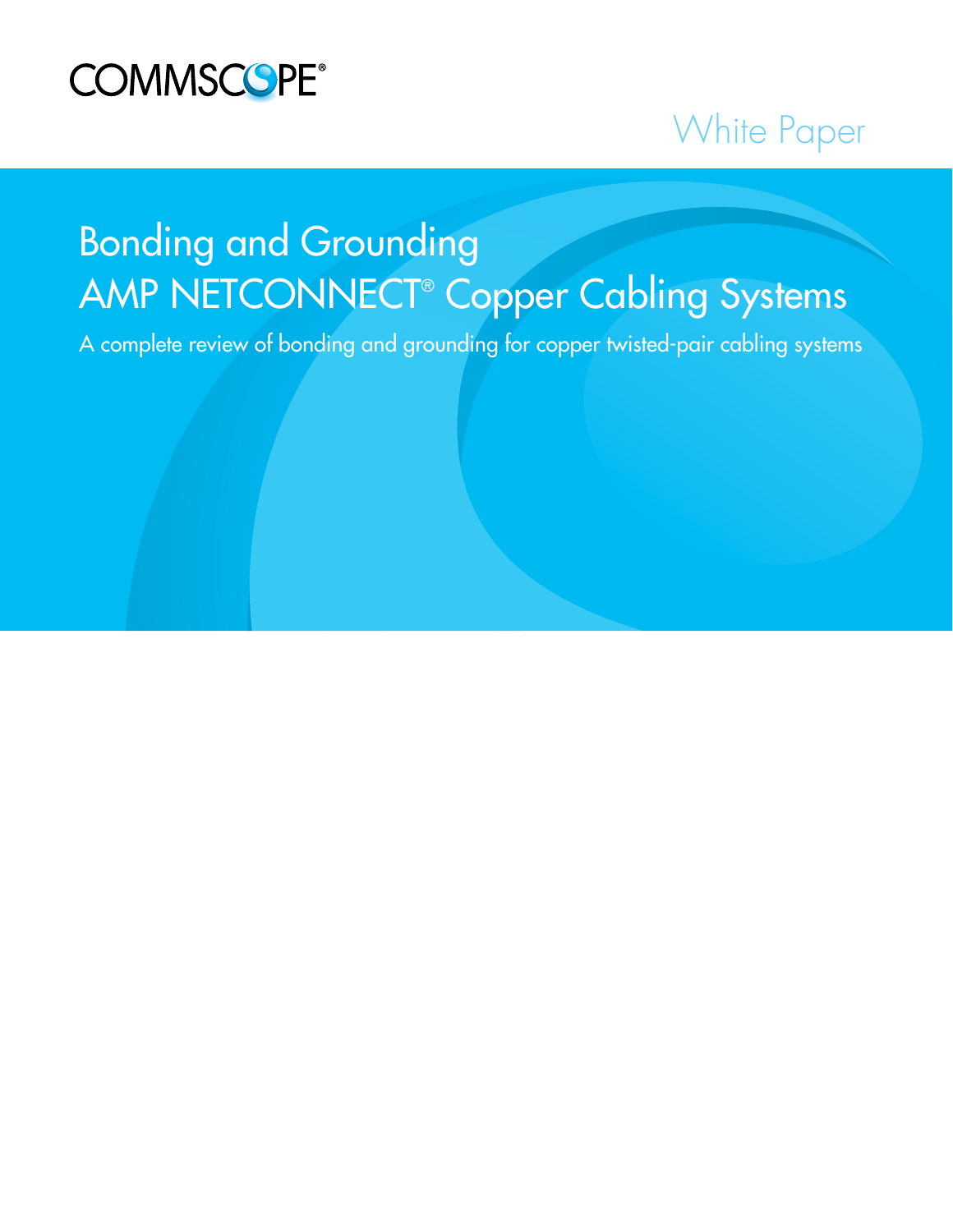## Taking the Guesswork out of Grounding & Bonding STP Copper Cabling Systems

Grounding and bonding is the single most important practice for the protection of people and property. The National Electric Code (NEC), NFPA 70, defines grounding and bonding and provides requirements for the grounding of a building's electrical system. In our industry, the TIA-607-B Commercial Building Grounding (Earthing) and Bonding Requirements for Telecommunications is designed to enable the planning, design, and installation of a telecommunications grounding and bonding system.

One of the biggest myths in the telecommunications industry involves the grounding and bonding of shielded twisted-pair (STP) copper cabling systems. Throughout the industry, there is a misconception that grounding and bonding of STP systems is more difficult, more time consuming, and more technique sensitive. This is simply not true. In this white paper, you will learn how to properly ground and bond an STP copper cabling system, and you will see that it is straightforward and essentially no different than grounding and bonding a UTP system..

#### Grounding and Bonding Basics

You know that grounding and bonding is absolutely necessary, but what exactly is grounding and what is bonding? Let's start with the definitions according to the NEC:

- Grounding: Establishing a connection, whether intentional or accidental, between an electrical circuit or equipment and the earth or to some conducting body that serves in place of the earth.
- Bonding: The permanent joining of metallic parts to form an electrically conductive path that ensures electrical continuity and the capacity to conduct safely any current likely to be imposed.

Let's clarify those definitions further. Grounding provides a path for surges in the power systems, components. When this happens, the electrons can damage any equipment in its path. Proper bonding, or achieving a common ground potential, reduces the likelihood of electrical shock, equipment damage, and data contamination from voltage and current noise.

Within a building, there is one common ground for all electrical systems, which the NEC refers to as the grounding electrode system. According to the NEC, the grounding electrode system is the responsibility of the electrical contractor, and the telecommunications installer NEVER actually installs a grounding system unless he or she is also a licensed electrical installer. However, the telecommunications contractor is required to bond the components of the telecommunications system and bond the entire system to a suitable ground point.

## Bonding STP & UTP Telecommunications Systems

Not only is grounding and bonding important for the protection of the people and property, proper bonding of the telecommunications system per the current TIA-607-B standard is also vital to ensure reliable data transmission performance. Proper bonding is necessary to ensure that the effects of unwanted noise signals (antenna effect) on telecommunications cables do not interfere with the overall network performance. Grounding and bonding is also a life safety issue since metallic parts may become accidentally energized, causing an electrical hazard.

First and foremost, it's imperative to understand that the following bonding requirements of a telecommunications system are applicable to both STP and UTP systems. It doesn't matter which type of system you're installing! To bond all the components of the telecommunications infrastructure, the current TIA J-STD-607-A requires the following (see Figure 1):

• Telecommunications main grounding busbar (TMGB): The TMGB is the central attachment point for all components of the telecommunications system's grounding (bonding) infrastructure.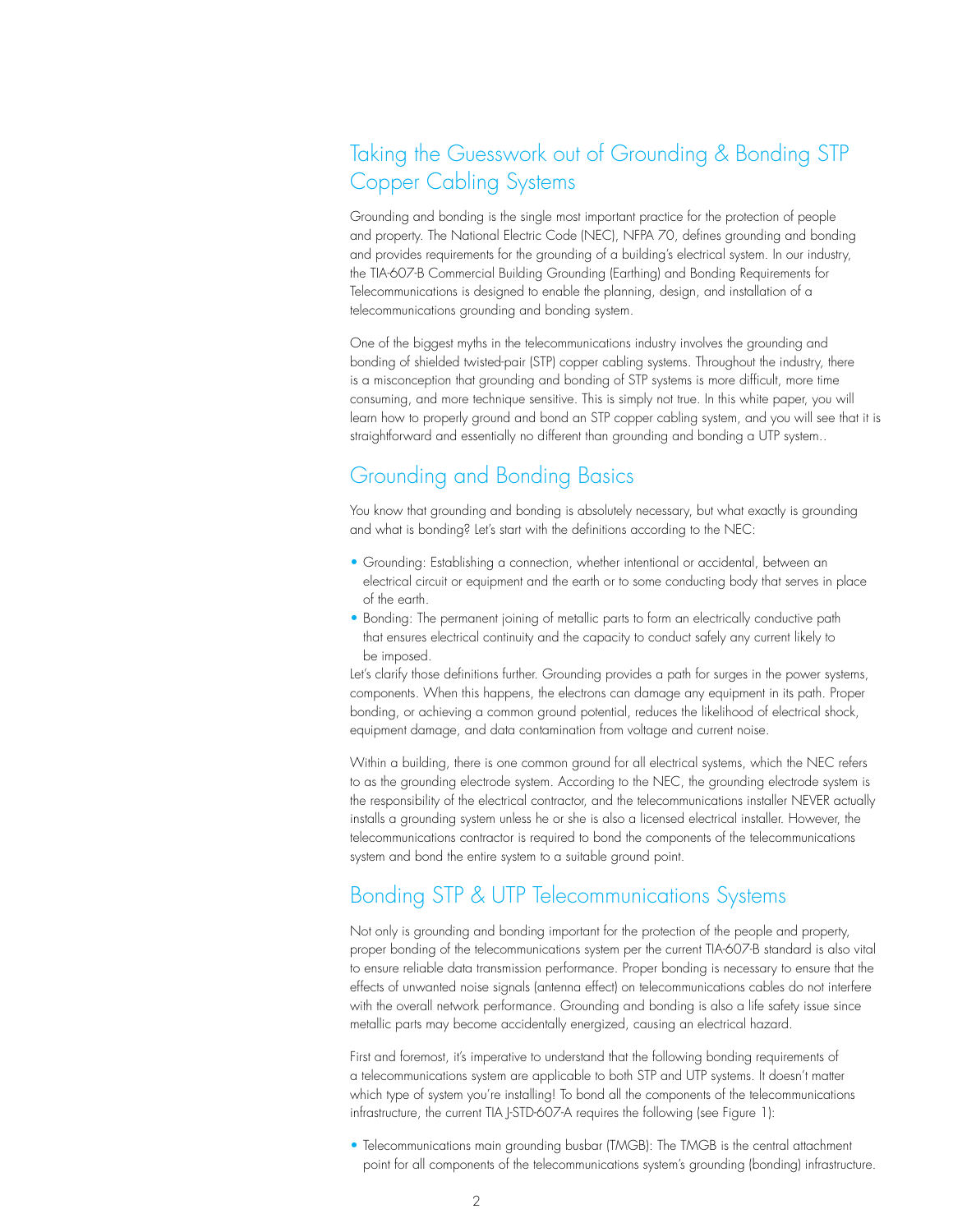#### **Proper Grounding and Bonding is a Sizeable Job.**

Proper grounding and bonding is a sizeable job whether it is UTP or STP, and there is virtually no difference in

the requirements between the two. It's as simple as properly terminating the shielded jack and using shielded

components throughout the channel. In today's IT world, it is VITAL for customers who rely so heavily on

their communication system to ensure proper grounding and bonding – whether it's a UTP or STP system.

Located in the telecommunications entrance facility (TEF), the TMGB is a predrilled copper busbar with holes for use with standard-sized lugs that must be insulated to ensure it is electrically isolated from the wall or other mounting surface. The standard requires the TMGB to be a.minimum of 6.3 mm (0.25 in) thick by 100 mm (4 in) wide and variable in length. The TMGB should be bonded to the building's nearest (within 30') grounding electrode system via the ac main service electrical panelboard located at the TEF. An alternate solution is to attach the bonding conductor to the nearest grounded ac electrical branch circuit panel. For additional redundancy, the TMGB must also be bonded to the nearest ground point, which in most cases is the building's structural steel.

- Telecommunications grounding busbar (TGB): The TGB is the attachment point for all telecommunications systems and equipment in a specific telecommunications space. Therefore, each telecommunications room (TR) throughout the building should have a TGB. Also a predrilled copper busbar with holes for standard sized lugs, the TGB must be at least 6.3 mm (0.25) thick by 50 mm wide (2 in). TGBs must be insulatedw to ensure they are electrically isolated from the wall or other mounting surface. A bonding connection should always be made to the equipment grounding busbar located in the nearest electrical panel board that supplies the ac electrical power. For additional redundancy, each TGB should also be bonded to the nearest ground point, which in most cases is the building's structural steel. Each TGB should be bonded to the TMGB via the TBB if specified (see below).
- Telecommunications bonding backbone (TBB): The TBB is a 6 AWG or larger grounding (bonding) conductor that bonds all TGBs with the TMGB as part of the telecommunications pathways and spaces (independent of cable). The size of the TBB is dependent on the length, up to a maximum size of 3/0 AWG for lengths greater than 20 meters (66 feet). The TBB is an optional design method. Each TGB should be bonded to the ac electrical panel board servicing that floor with a supplemental bonding connection to the metal frame of the building.



| ACFG: | Alternating current equipment<br>ground     |
|-------|---------------------------------------------|
| BC:   | Bonding conductor                           |
| BCT:  | Bonding conductor for<br>telecommunications |
| EF:   | Entrance facility                           |
| ER:   | Equipment room                              |
| GE:   | Grounding equalizer                         |
| GEC:  | Grounding electrode<br>conductor            |
| TBB:  | Telecommunications bonding<br>backbone      |
| TGB:  | Telecommunications<br>grounding busbar      |
| TMGB: | Telecommunications main<br>grounding busbar |
| TR:   | Telecommunications room                     |

**Figure 1: Bonding and grounding system <b>Source: BICSI TDM Manual**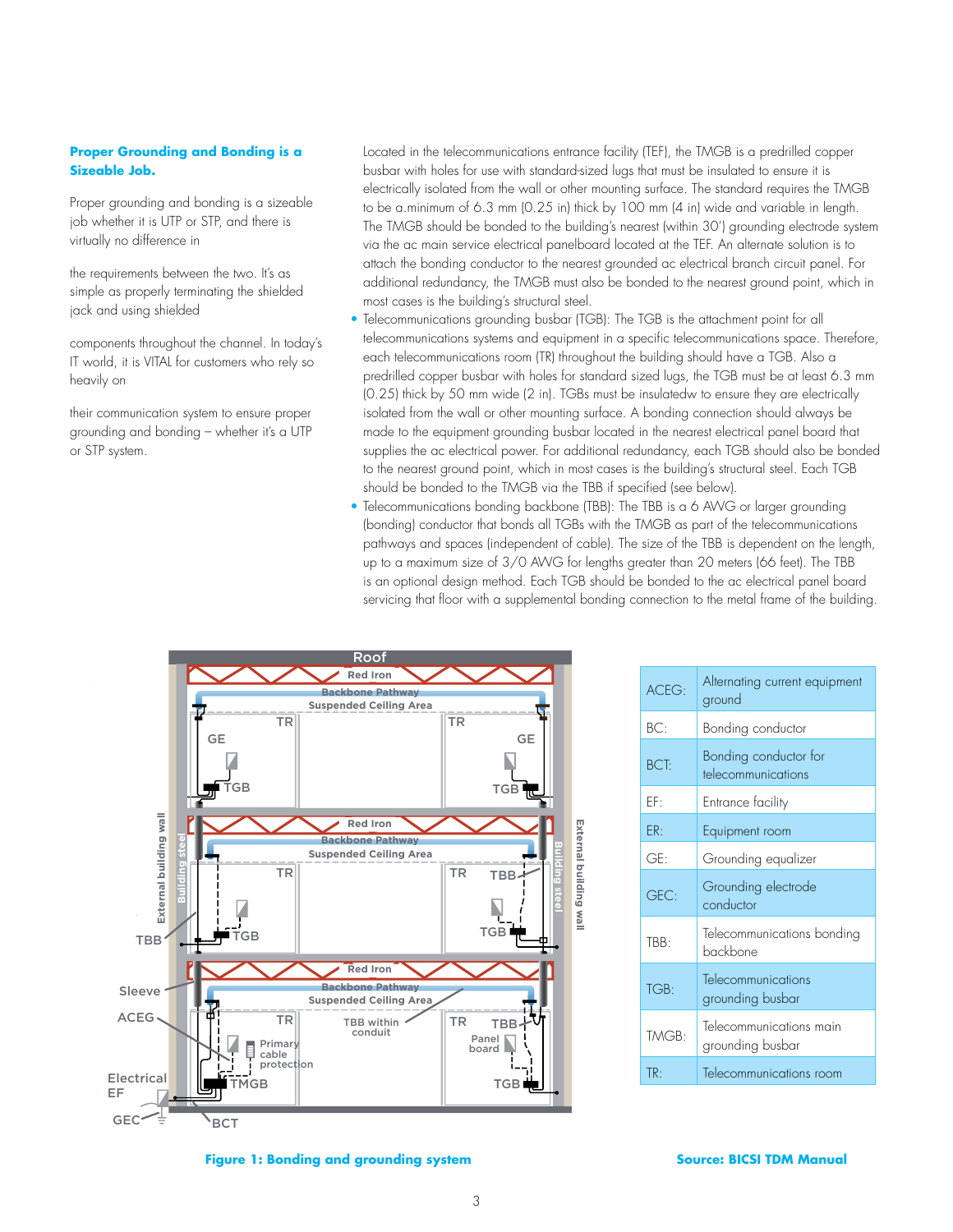- Grounding Equalizer (GE): Whenever two or more TBBs exist in a multistory building, they must be bonded together with a GE at the top floor and at every third floor in between. The GE is also sized the same as the TBB.
- Bonding conductor for telecommunications (BCT): From the telecommunications entrance facility, the TMGB is bonded to the building's grounding electrode system with the BCT. The BCT is also sized like the TBB and GE at a minimum of 6 AWG.

There is often confusion about what components of the telecommunications infrastructure should be bonded. To determine what should be bonded, installers need to ask themselves if a metallic component is attached to the telecommunications cabling infrastructure, or if it comes in contact with any other metallic component attached to the infrastructure. If the answer is yes, it must be bonded. That includes the following:

- Racks
- Ladders
- Enclosures
- Equipment like patch panels, routers, and switches
- Surge protection devices
- Metallic cable tray

In each TR, the metallic components are bonded to the TGB with a grounding (bonding) conductor using two-hole lugs. Code requires all clamp and compression connections to be UL 486A listed. When bonding patch panels, racks, and other painted equipment or components to the TGB, a low resistance path is achieved by scraping the paint or other means that will assure a good ground. At CommScope, we provide a paint piercing star washer with CommScope patch panels to avoid having to scrape paint and to ensure a proper bonding connection.

Once all of the components of the telecommunications infrastructure are properly bonded, the system must be bonded to the building's ground, which provides a connection to the earth. When the telecommunications system is bonded to the building's ground, it is at the same ground potential as other electrical systems in the building. This is achieved by bonding the TMGB and all TGBs to the building's grounding electrode system.

#### Straightforward Answers to STP

STP cable and connectivity has been on the market for many years and have been widely deployed and proven throughout the world. STP has always offered better RFI/EMI immunity, security, and an electrically superior performance. With 10 Gigabit Ethernet over copper now a reality, the performance of STP systems offers significantly more headroom over 10 Gigabit UTP systems. Furthermore, STP offers a smaller cable diameter and better fill ratio, providing higher density and cost savings.

While performance and density prevail for STP, one of the biggest myths surrounding STP is that installation is more time consuming and difficult due to grounding and bonding issues. But grounding and bonding of an STP system is absolutely no different than with UTP. In this section, we will take the guesswork out of grounding and bonding STP systems by providing answers to common questions and setting straight the misconceptions.

#### Grounding & Bonding in the TR

Grounding and bonding of STP systems in the TR is done exactly as described in the standard – by bonding the patch panels, racks, and other metallic components to the TGB. Shielded patch panels, jacks, and cable have the grounding and bonding built in. So once the cable is properly terminated to the jack and the jack mounted to the patch panel, the bonding and grounding is complete. This process is absolutely no different than what is required for UTP systems. The most common problem with grounding and bonding occurs when the patch panel and racks are not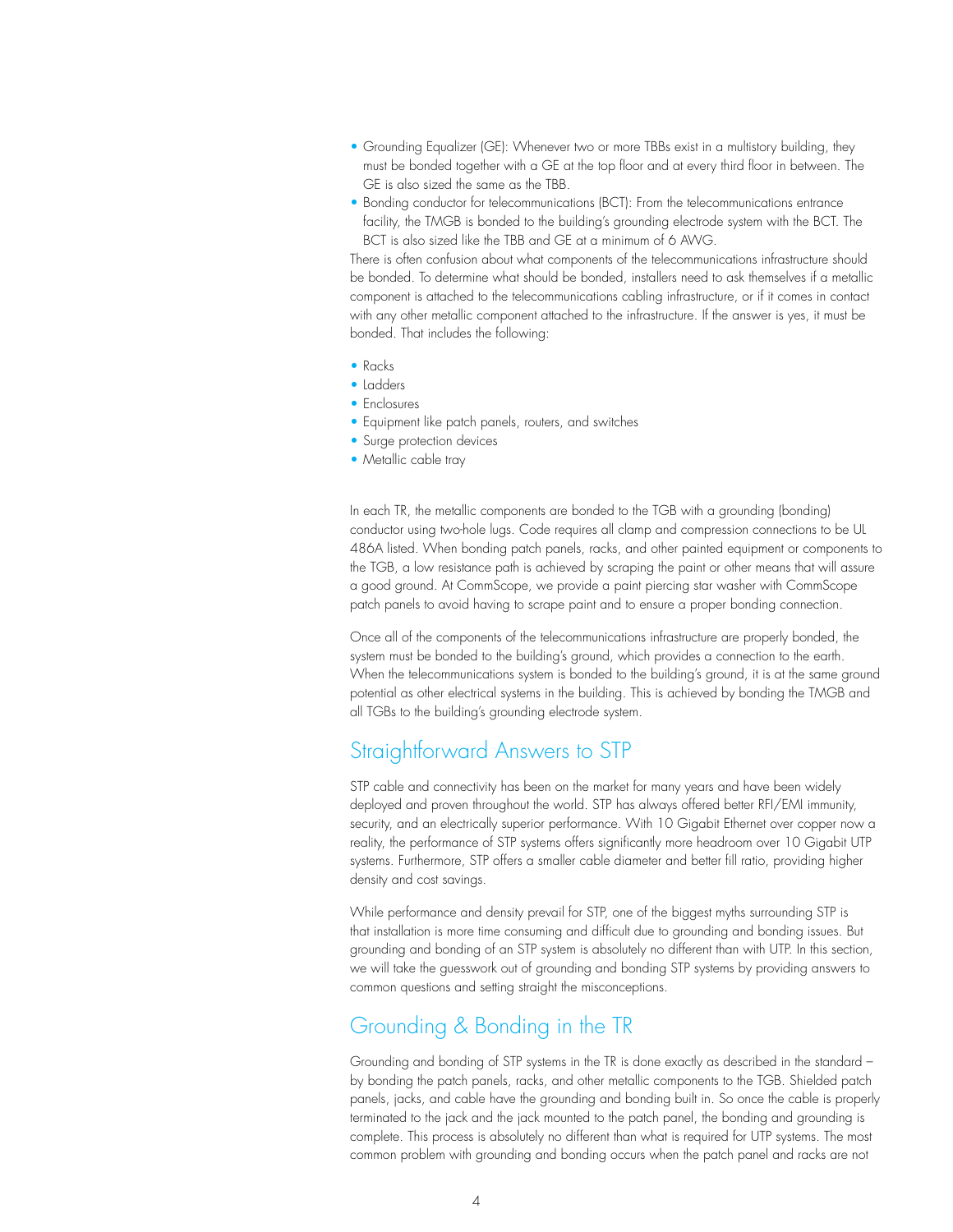properly bonded to the TGB – and that problem applies to both UTP and STP systems.

#### Grounding & Bonding at the Workstation

Many installers question if they are supposed to ground and bond an STP cabling system at both ends – the TR and at the workstation. The answer is much simpler and more straightforward than you might think. The easiest way to look at grounding and bonding of a system at the workstation is to consider the difference between a permanent link and a channel.

- Permanent Link: The permanently installed horizontal cable and connecting hardware from the workstation outlet to the patch panel in the telecommunications room.
- Channel: An end-to-end transmission path, which includes the horizontal permanent link, plus patch cords on either end to connect the communications hardware (i.e. switch, laptop, PC).

In a permanent link, the shield is bonded to ground only at the TR end as previously described above. The workstation end of the permanent link is not bonded to ground. This is the same for both UTP and STP systems.

In a channel, the bonding of the permanent link shield to ground at the workstation end is accomplished by connecting a shielded patch cord between the outlet and the equipment. This results in a ground condition at both ends of the channel. It's as simple as that! Computers and networking equipment all include shielded jacks where the shield of the jack is bonded to the ground conductor of the electrical cord. Absolutely no special jacks or interface cards are required. The equipment is grounded through the electrical receptacle, tying both the electrical and telecommunications system to ground.

Even if a shielded patch cord is not used, or the workstation equipment is not grounded through the electrical receptacle, the channel is tied to ground back in the telecommunications room, which prevents the risk of electrical shock

## Maintaining Continuity of the Shield from Cable to Plug to Jack

In an STP system, the shield should completely surround the cable along its entire length, and the shield should remain continuous along the entire length of the channel from the transmitter to receiver. This is accomplished by using only shielded products throughout the entire channel, from cable to plug to jack to patch panel.

Proper installation is also central to maintaining continuity of the shield. When terminating a shielded jack, the shield must make contact with the connector. With some of the newer technology in connecting hardware available today, ensuring that contact is quite simple. For example, CommScope's AMPTWIST shielded jacks are all metal and feature a spring-loaded cable strain relief that automatically provides a 360-degree contact to the terminated shield. In fact, the entire process of terminating an AMP NETCONNECT shielded jack to STP cable takes 60 seconds or less. Once the jack is properly terminated, simply placing the jack in the patch panel provides the electrical bond between the panel and the shield.

## Testing for Ground Loops and Proper Grounding & Bonding

In an electrical system, a ground loop refers to an unwanted current that flows in a conductor connecting two points that are at different voltages. Another misconception surrounding shielded cable is that ground loops will always be a problem. However, ground loops that affect network performance can only occur when a system has more than one path to ground and